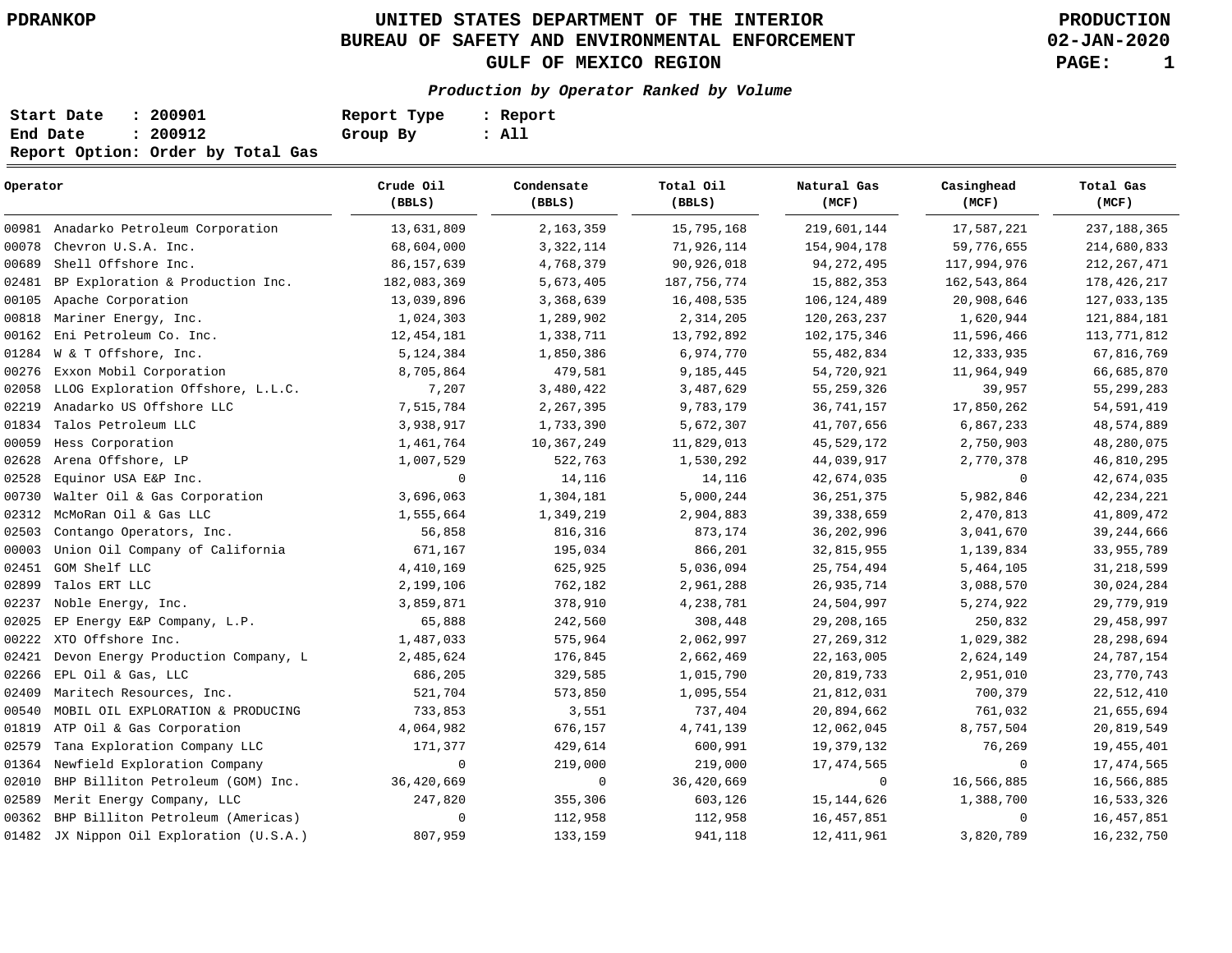**02-JAN-2020**

| Start Date | : 200901                          | Report Type | : Report |
|------------|-----------------------------------|-------------|----------|
| End Date   | : 200912                          | Group By    | : All    |
|            | Report Option: Order by Total Gas |             |          |

| Operator |                                    | Crude Oil<br>(BBLS) | Condensate<br>(BBLS) | Total Oil<br>(BBLS) | Natural Gas<br>(MCF) | Casinghead<br>(MCF) | Total Gas<br>(MCF) |
|----------|------------------------------------|---------------------|----------------------|---------------------|----------------------|---------------------|--------------------|
| 02466    | Gryphon Exploration Company        | $\mathbf 0$         | 226,110              | 226,110             | 14,880,961           | $\mathbf{0}$        | 14,880,961         |
| 02714    | Century Exploration New Orleans, L | 337,907             | 429,547              | 767,454             | 13,873,455           | 111,327             | 13,984,782         |
| 01978    | Helis Oil & Gas Company, L.L.C.    | $\mathbf 0$         | 474,179              | 474,179             | 13,786,534           | $\mathbf 0$         | 13,786,534         |
| 02605    | Badger Oil Corporation             | $\mathbf 0$         | 112,713              | 112,713             | 13,684,943           | $\mathbf 0$         | 13,684,943         |
| 00687    | CNOOC Petroleum U.S.A. Inc.        | 2,719,453           | 141,142              | 2,860,595           | 10,630,874           | 2,346,307           | 12,977,181         |
| 02647    | Murphy Exploration & Production Co | 12,147,091          | $\mathbf 0$          | 12,147,091          | 0                    | 12,625,754          | 12,625,754         |
| 00491    | EP Energy Management, L.L.C.       | 115,897             | 221,077              | 336,974             | 11,898,727           | 317,242             | 12, 215, 969       |
| 03041    | Hilcorp Energy GOM, LLC            | 249,779             | 86,754               | 336,533             | 11,534,597           | 596,133             | 12,130,730         |
| 00056    | ConocoPhillips Company             | 3,570,347           | $\mathbf 0$          | 3,570,347           | $\mathbf 0$          | 10,603,420          | 10,603,420         |
| 00064    | Hunt Oil Company                   | 80,566              | 242,787              | 323,353             | 8,896,329            | 331,026             | 9,227,355          |
| 02989    | PROBE RESOURCES US LTD.            | $\mathbf 0$         | 97,119               | 97,119              | 9,064,329            | $\mathbf{0}$        | 9,064,329          |
| 02375    | Energy XXI GOM, LLC                | 6, 122, 005         | 231,902              | 6,353,907           | 1,813,078            | 7,184,880           | 8,997,958          |
| 02636    | Fieldwood Energy SP LLC            | 1,417,914           | 183,979              | 1,601,893           | 5,785,445            | 2,641,295           | 8,426,740          |
| 02894    | Bandon Oil and Gas, LP             | 466,232             | 319,013              | 785,245             | 6,711,504            | 1,514,259           | 8,225,763          |
| 02222    | PetroQuest Energy, L.L.C.          | 191,680             | 292,590              | 484,270             | 7,564,127            | 231,155             | 7,795,282          |
| 03059    | ANKOR Energy LLC                   | 3,072,562           | 572,929              | 3,645,491           | 4,647,189            | 2,930,411           | 7,577,600          |
| 01586    | Petsec Energy Inc.                 | $\mathbf 0$         | 37,360               | 37,360              | 7,078,829            | $\mathbf 0$         | 7,078,829          |
| 02566    | Prime Offshore L.L.C.              | $\mathbf 0$         | 641                  | 641                 | 6,880,930            | $\mathbf 0$         | 6,880,930          |
| 02813    | Royal Production Company, Inc.     | 26,882              | 10,396               | 37,278              | 6, 271, 138          | 299,628             | 6,570,766          |
| 02595    | Palm Energy Offshore, L.L.C.       | 443,305             | 131,891              | 575,196             | 5,839,824            | 381,524             | 6, 221, 348        |
| 02630    | Dynamic Offshore Resources NS, LLC | 695,115             | 51,461               | 746,576             | 4,430,126            | 1,069,567           | 5,499,693          |
| 02477    | Tarpon Operating & Development, L. | 326,414             | 4,823                | 331,237             | 5,265,308            | 125,399             | 5,390,707          |
| 03026    | EnVen Energy Ventures, LLC         | 309,276             | 108,084              | 417,360             | 4,712,754            | 284,136             | 4,996,890          |
| 02806    | Marubeni Oil & Gas (USA) LLC       | $\mathbf 0$         | 5,071                | 5,071               | 4,793,638            | $\mathbf 0$         | 4,793,638          |
| 02807    | Marlin Coastal, L.L.C.             | 248,177             | 275,364              | 523,541             | 3,984,452            | 348,315             | 4,332,767          |
| 02769    | Leed Petroleum LLC                 | 91,563              | 316,051              | 407,614             | 3,708,986            | 512,375             | 4,221,361          |
| 02893    | Hall-Houston Exploration II, L.P.  | 0                   | 12,778               | 12,778              | 4,184,952            | 0                   | 4,184,952          |
| 01103    | EOG Resources, Inc.                | $\mathbf{0}$        | 266,231              | 266,231             | 4,110,303            | $\mathbf 0$         | 4,110,303          |
| 01500    | TOTAL E&P USA, INC.                | 410,038             | 162,868              | 572,906             | 3,133,665            | 456,534             | 3,590,199          |
| 02871    | Rooster Petroleum, LLC             | 5,420               | 295,637              | 301,057             | 3,179,759            | 24,633              | 3, 204, 392        |
| 01963    | Apex Oil & Gas, Inc.               | 0                   | 16,148               | 16,148              | 3,163,040            | 16,868              | 3,179,908          |
| 02370    | LLOG Exploration & Production Comp | $\circ$             | 7,502                | 7,502               | 3,150,096            | $\mathbf 0$         | 3,150,096          |
| 00560    | Seneca Resources Corporation       | 374,700             | 36,072               | 410,772             | 2,917,121            | 139,770             | 3,056,891          |
| 00724    | Marathon Oil Company               | 3,529,572           | $\mathbf 0$          | 3,529,572           | $\mathbf 0$          | 3,044,180           | 3,044,180          |
|          | 02777 Peregrine Oil & Gas, LP      | $\mathbf 0$         | 35,430               | 35,430              | 3,021,943            | 0                   | 3,021,943          |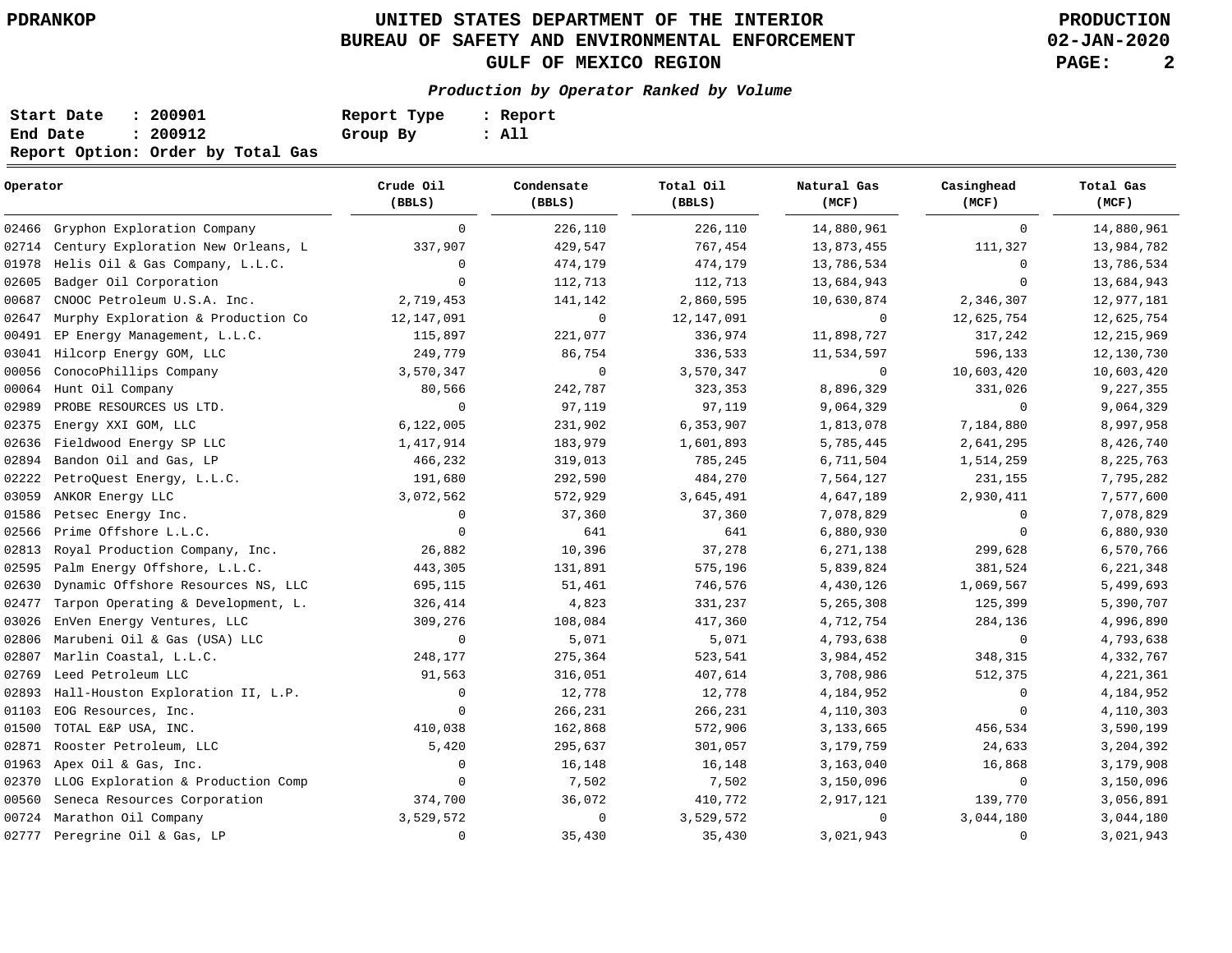**02-JAN-2020**

| Start Date | : 200901                          | Report Type | : Report |
|------------|-----------------------------------|-------------|----------|
| End Date   | : 200912                          | Group By    | : All    |
|            | Report Option: Order by Total Gas |             |          |

| Operator |                                     | Crude Oil<br>(BBLS) | Condensate<br>(BBLS) | Total Oil<br>(BBLS) | Natural Gas<br>(MCF) | Casinghead<br>(MCF) | Total Gas<br>(MCF) |
|----------|-------------------------------------|---------------------|----------------------|---------------------|----------------------|---------------------|--------------------|
| 02967    | Peregrine Oil & Gas II, LLC         | $\mathbf 0$         | 69                   | 69                  | 2,708,082            | 0                   | 2,708,082          |
| 02117    | Shell Gulf of Mexico Inc.           | 1,004,926           | $\mathbf 0$          | 1,004,926           | $\mathbf 0$          | 2,492,785           | 2,492,785          |
| 01376    | Linder Oil Company, A Partnership   | 0                   | 413,964              | 413,964             | 2,430,554            | $\Omega$            | 2,430,554          |
| 02747    | Matagorda Island Gas Operations, LL | $\mathbf 0$         | $\mathbf 0$          | 0                   | 2,314,310            | $\Omega$            | 2,314,310          |
| 02721    | Tarpon Offshore Ventures, LP        | $\mathbf{0}$        | 113,579              | 113,579             | 2,022,705            | $\Omega$            | 2,022,705          |
| 02200    | Fairways Offshore Exploration, Inc  | 43,686              | 72,302               | 115,988             | 1,758,644            | 63,445              | 1,822,089          |
| 02865    | Fieldwood SD Offshore LLC           | 315,885             | $\mathbf 0$          | 315,885             | 0                    | 1,714,832           | 1,714,832          |
| 01207    | Petrobras America Inc.              | $\mathbf 0$         | 487,983              | 487,983             | 1,669,923            | $\mathbf 0$         | 1,669,923          |
| 02904    | Phoenix Exploration Company LP      | $\Omega$            | 1,715                | 1,715               | 1,626,773            | $\Omega$            | 1,626,773          |
| 02986    | Breton Energy, LLC                  | $\mathbf 0$         | 1,902                | 1,902               | 1,492,280            | $\Omega$            | 1,492,280          |
| 02513    | Petro Ventures, Inc.                | $\Omega$            | 28,702               | 28,702              | 1,456,966            | $\Omega$            | 1,456,966          |
| 02672    | Medco Energi US LLC                 | 149,847             | 1,702                | 151,549             | 1,125,985            | 290,711             | 1,416,696          |
| 02594    | East Cameron Partners, LP           | 0                   | 8,572                | 8,572               | 1,380,647            | $\Omega$            | 1,380,647          |
| 03008    | Tengasco, Inc.                      | $\Omega$            | 5,306                | 5,306               | 1,250,303            | $\Omega$            | 1,250,303          |
| 02738    | Anglo-Suisse Offshore Partners, LL  | 1,415,322           | 17,807               | 1,433,129           | 137,360              | 1,015,517           | 1,152,877          |
| 01513    | Callon Petroleum Operating Company  | $\mathsf 0$         | $\mathbf 0$          | $\mathbf 0$         | 955,973              | $\mathsf{O}$        | 955,973            |
| 03009    | Pyramid GOM, Inc.                   | 437,190             | $\mathbf 0$          | 437,190             | 465,948              | 466,956             | 932,904            |
| 02914    | Republic Petroleum, LLC             | 0                   | 2,767                | 2,767               | 885,195              | $\mathbf 0$         | 885,195            |
| 01764    | Energy Resource Technology, Inc.    | 166,247             | 33,423               | 199,670             | 705,829              | 88,005              | 793,834            |
| 01935    | Pioneer Natural Resources USA, Inc. | 307,363             | 247                  | 307,610             | 219,662              | 570,827             | 790,489            |
| 02603    | Tammany Oil & Gas LLC               | $\Omega$            | 314                  | 314                 | 789,751              | $\Omega$            | 789,751            |
| 01904    | Burlington Resources Offshore Inc.  | $\mathbf 0$         | 1,781                | 1,781               | 704,765              | $\Omega$            | 704,765            |
| 02852    | Rosetta Resources Offshore, LLC     | $\mathbf 0$         | 24,726               | 24,726              | 630,365              | $\Omega$            | 630,365            |
| 01071    | Conn Energy, Inc.                   | $\Omega$            | 1,546                | 1,546               | 585,215              | $\Omega$            | 585,215            |
| 01986    | Flextrend Development Company, L.L  | 165,292             | 22,934               | 188,226             | 279,062              | 298,185             | 577,247            |
| 02655    | Sojitz Energy Venture, Inc.         | 0                   | 335                  | 335                 | 496,465              | 0                   | 496,465            |
| 02233    | Samson Contour Energy E&P, LLC      | 48,460              | 1,003,280            | 1,051,740           | 446,361              | 15,723              | 462,084            |
| 02111    | Legacy Resources Co., L.P.          | 0                   | 0                    | 0                   | 428,983              | $\Omega$            | 428,983            |
| 02349    | Magnum Hunter Production, Inc.      | 0                   | 26,408               | 26,408              | 320,231              | $\Omega$            | 320,231            |
| 02841    | Beryl Resources LP                  | $\Omega$            | 65                   | 65                  | 315,823              | $\Omega$            | 315,823            |
| 02066    | Ridgelake Energy, Inc.              | $\mathbf 0$         | 647                  | 647                 | 303,682              | $\Omega$            | 303,682            |
| 02169    | Mariner Gulf of Mexico LLC          | $\Omega$            | 2,650                | 2,650               | 301,585              | $\Omega$            | 301,585            |
| 02606    | Palace Operating Company            | $\Omega$            | $\mathbf 0$          | $\mathbf 0$         | 298,770              | $\Omega$            | 298,770            |
| 03075    | Hall-Houston Exploration III, L.P.  | $\Omega$            | 240                  | 240                 | 262,256              | U                   | 262,256            |
|          | 02800 Monforte Exploration L.L.C.   | 32,698              | $\mathbf 0$          | 32,698              | 137,634              | 44,389              | 182,023            |